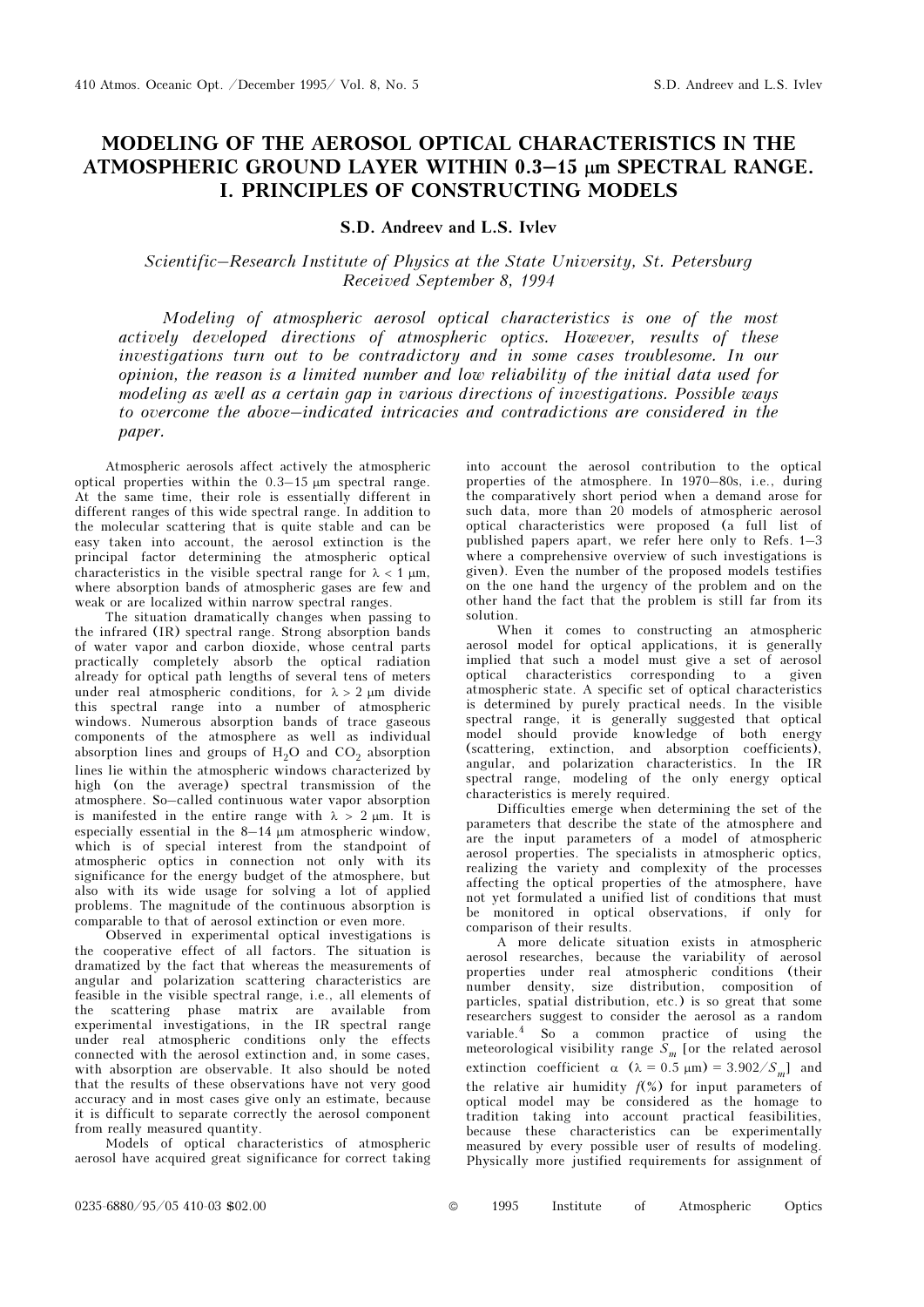the aerosol extinction coefficients at some wavelengths or the scattering phase function (its small–angle part) cannot be met in practice. However, the knowledge of these characteristics makes it possible to estimate the aerosol dispersed composition at least approximately.

As practice shows, usage of such a limited set of the input parameters of a model gives quite satisfactory results for models of the ground atmospheric layer in the visible spectral range, but leads to essential contradictions when extending a model to the IR spectral range, where a problem arises of so–called "visually indistinguishable situations", i.e., the situations when the aerosol optical characteristics coincide (or are quite close) in the visible spectral range and differ strongly in the IR range.

Philippov and Mirumyants<sup>5</sup> tried to overcome this problem and introduced rather complex multistep classification of possible situations in the atmosphere. In doing so they continued in essence and tried to improve the first classification of the atmospheric aerosol optical properties.<sup>6</sup> However, the classification proposed in Ref. 6 for the visible spectral range is quite simple (three types of "optical weather" are recognized that differ in the spectral behavior of the aerosol extinction coefficient in the 0.3–1 μm spectral range and are characteristic of the corresponding ranges of variation of  $S_m$  and f) and on the average is realistic, whereas the classification proposed in Ref. 5 includes 16 types of optical weather and gives no positive results of any value without their clear–cut recognition. We may say with exaggeration that, first, we must measure the aerosol extinction coefficients in the spectral range up to 15 μm; second, we must recognize the type of optical weather on the basis of classification proposed in Ref. 5; and only then we can apply the results of Ref. 5.

A similar situation takes place when a set of models proposed in Ref. 7 is implemented in practice. It seems that such data are very useful for estimating the largescale impacts of the atmospheric aerosol on radiation regime of the atmosphere, but the practical applicability of a set of models proposed in Ref. 7 for estimating and predicting the variations of aerosol optical properties attendant to local changes of atmospheric state is doubtful.

Available models of atmospheric aerosol optical characteristics may be divided (obviously, tentatively) into two groups. The first includes the models developed on the basis of statistical processing and generalization of the data of optical measurements in real atmosphere (statistical models). The second group includes the models with the aerosol optical characteristics calculated for different atmospheric situations based on one or another concepts of the structure and microphysical properties of atmospheric aerosols (microstructural models). Among the aforementioned models, the models of Refs. 5 and 6 are related to the first group, because the statistically processed data of direct experimental measurements in specific atmospheric situations are recommended there as model optical characteristics. The models of Refs. 2, 3, and 7 can be considered as an example of models related here to the second group.

An undoubted advantage of the first approach to constructing a model is obvious and vivid relation between model characteristics and really observed quantities. But this advantage of statistical models gives rise to some disadvantages that essentially limit their applicability. In practical implementation of the models, the questions arise first of all of the accuracy of experimental estimates of aerosol extinction and of different formats of representation of the initial data arrays and different procedures of data processing.

The relation with the experimental results is less obvious in the case of microstructural calculation models. First of all, a question arises in their practical implementation or analysis of model results of whether the aerosol model used for calculating the optical characteristics adequately describes the real situation. One more question is the degree of inevitable idealization of a model disperse medium in such calculations. It also should be noted that in this approach the starting problem of prediction of the atmospheric aerosol optical characteristics depending on the atmospheric conditions is replaced by another no less challenging problem of forecast of the aerosol state attendant to changes of atmospheric situation.

This approach to an analysis of model results is impeded by the fact that only the final numerical results of calculations are usually presented. As a result, new experimental data on the complex refractive index of the aerosol matter or new hypotheses on the character of interaction between aerosol and water vapor and so on require all complex of calculations to be made practically from the very start. As a rule, attempts of improvement of a model and its refinement are connected with the change of more than one characteristic of initial model of aerosol microstructure, and in many cases it is difficult to estimate the significance of variation of one or another individual parameter. Taking into account the state–of– the–art concept of physico–chemical properties of atmospheric aerosols, when new experimental data and new ideas appear practically continuously, such work on improvement and refinement of optical models of atmospheric aerosol turns out to be ineffective and in some sense infinite.

It seems more rational to specify a model in the form of the data complex that characterizes in detail the initial model of aerosol structure and composition and a package of algorithms and programs used for calculations rather than in the form of a set of values of some specific parameters. Taking this approach, any potential user of model results can calculate the optical characteristics of interest for the specific values of the input parameters. The most difficult point of this approach is the following. Taking traditional approach, problems associated with the transformation of the model aerodisperse structure under varying conditions (for example, choice of the particle number density and particle size distribution function in various synoptic situations), i.e., in essence, problems of adequacy of the initial microstructural model, have been completely solved by the author of the model, but the ways of its solution, as a rule, are not discussed. The use of the approach declared here means that, though in a few of cases, the user may assign some parameters. In this connection, a complete set of rules and recommendations is obligatory integral part of such a model. Taking into account the state–of–the–art knowledge of the nature and properties of atmospheric aerosols, this part of the model seems to be most difficult for implementation, though, as we will show below when describing the aerosol optical model developed at the Laboratory of Aerosol Physics, certain prospects are really seen in this direction.

There are no technical difficulties in calculating the optical characteristics of a disperse medium now. There are many versions of programs for calculating the polydisperse system optical characteristics on the basis of the Mie theory. However, taking into account the possibility (in a certain sense, the necessity) of practically continuous renewing of the initial data bank as well as